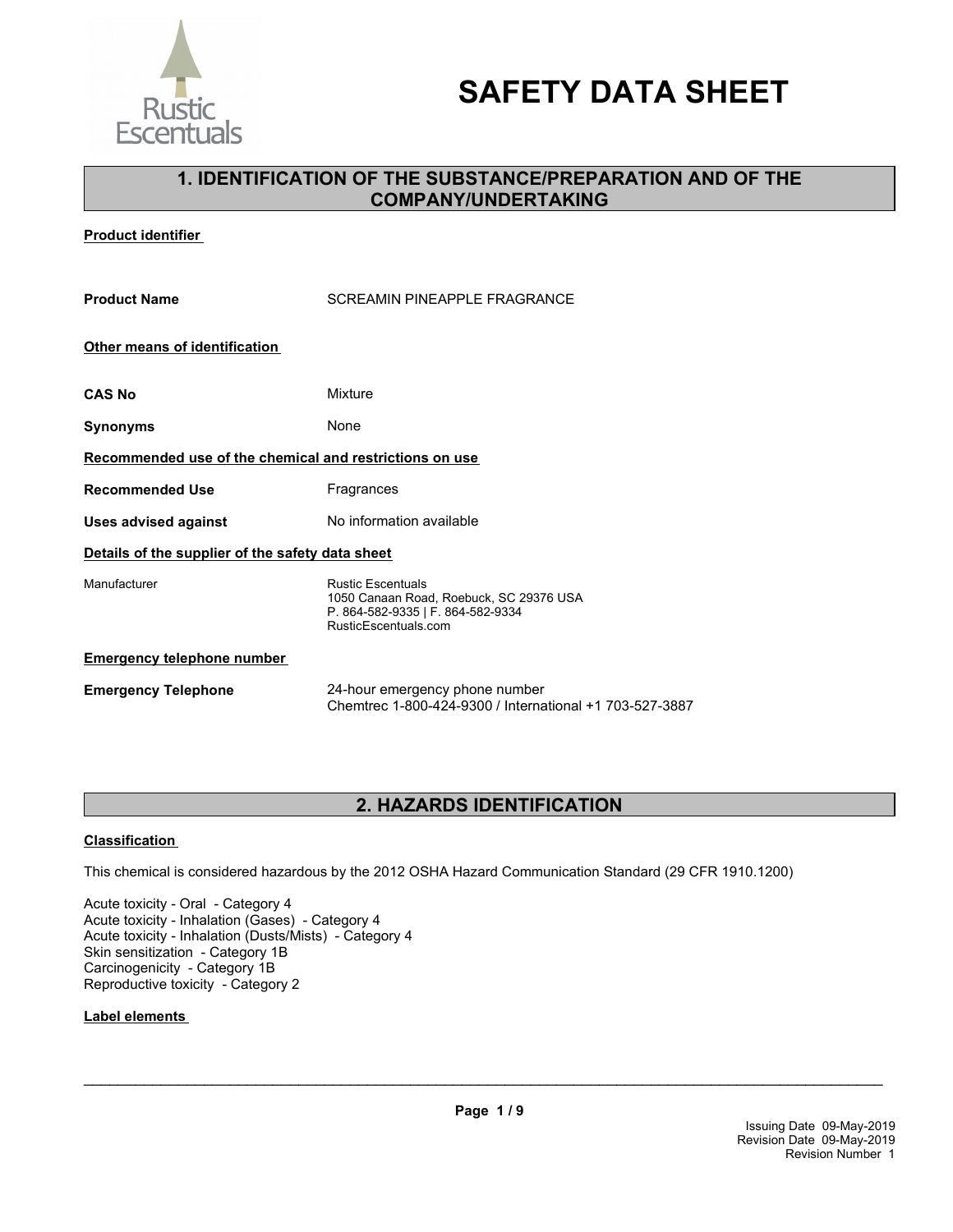### **Signal word - Danger**

### **Hazard statements**

Harmful if swallowed Harmful if inhaled May cause an allergic skin reaction May cause cancer Suspected of damaging fertility or the unborn child



**Appearance** clear liquid **Physical State @20°C** liquid

 $\_$  ,  $\_$  ,  $\_$  ,  $\_$  ,  $\_$  ,  $\_$  ,  $\_$  ,  $\_$  ,  $\_$  ,  $\_$  ,  $\_$  ,  $\_$  ,  $\_$  ,  $\_$  ,  $\_$  ,  $\_$  ,  $\_$  ,  $\_$  ,  $\_$  ,  $\_$  ,  $\_$  ,  $\_$  ,  $\_$  ,  $\_$  ,  $\_$  ,  $\_$  ,  $\_$  ,  $\_$  ,  $\_$  ,  $\_$  ,  $\_$  ,  $\_$  ,  $\_$  ,  $\_$  ,  $\_$  ,  $\_$  ,  $\_$  ,

**Odor** Characteristic

### **Precautionary Statements**

Obtain special instructions before use Do not handle until all safety precautions have been read and understood Wear protective gloves/protective clothing/eye protection/face protection Wash face, hands and any exposed skin thoroughly after handling Do not eat, drink or smoke when using this product Avoid breathing dust/fume/gas/mist/vapors/spray Use only outdoors or in a well-ventilated area Contaminated work clothing must not be allowed out of the workplace

IF exposed or concerned: Get medical advice/attention Specific treatment (see supplemental first aid instructions on this label) IF ON SKIN: Wash with plenty of water and soap If skin irritation or rash occurs: Get medical advice/attention Wash contaminated clothing before reuse IF INHALED: Remove person to fresh air and keep comfortable for breathing IF SWALLOWED: Call a POISON CENTER or doctor if you feel unwell Rinse mouth

### **Precautionary Statements - Storage**

Store locked up

### **Precautionary Statements - Disposal**

Dispose of contents/container to an approved waste disposal plant

### **Hazards not otherwise classified (HNOC)**

Not applicable

### **Other Information**

May be harmful in contact with skin Causes mild skin irritation Toxic to aquatic life with long lasting effects Very toxic to aquatic life

**Unknown acute toxicity** 51.84846 % of the mixture consists of ingredient(s) of unknown toxicity

# **3. COMPOSITION/INFORMATION ON INGREDIENTS**

### **Substance**

| name<br>mical | $\mathcal{L}$<br>-No<br><b>UNU</b> | 0/2<br>Weinht- | RACTAT<br>. PACI AL<br>dut |
|---------------|------------------------------------|----------------|----------------------------|
|               |                                    |                |                            |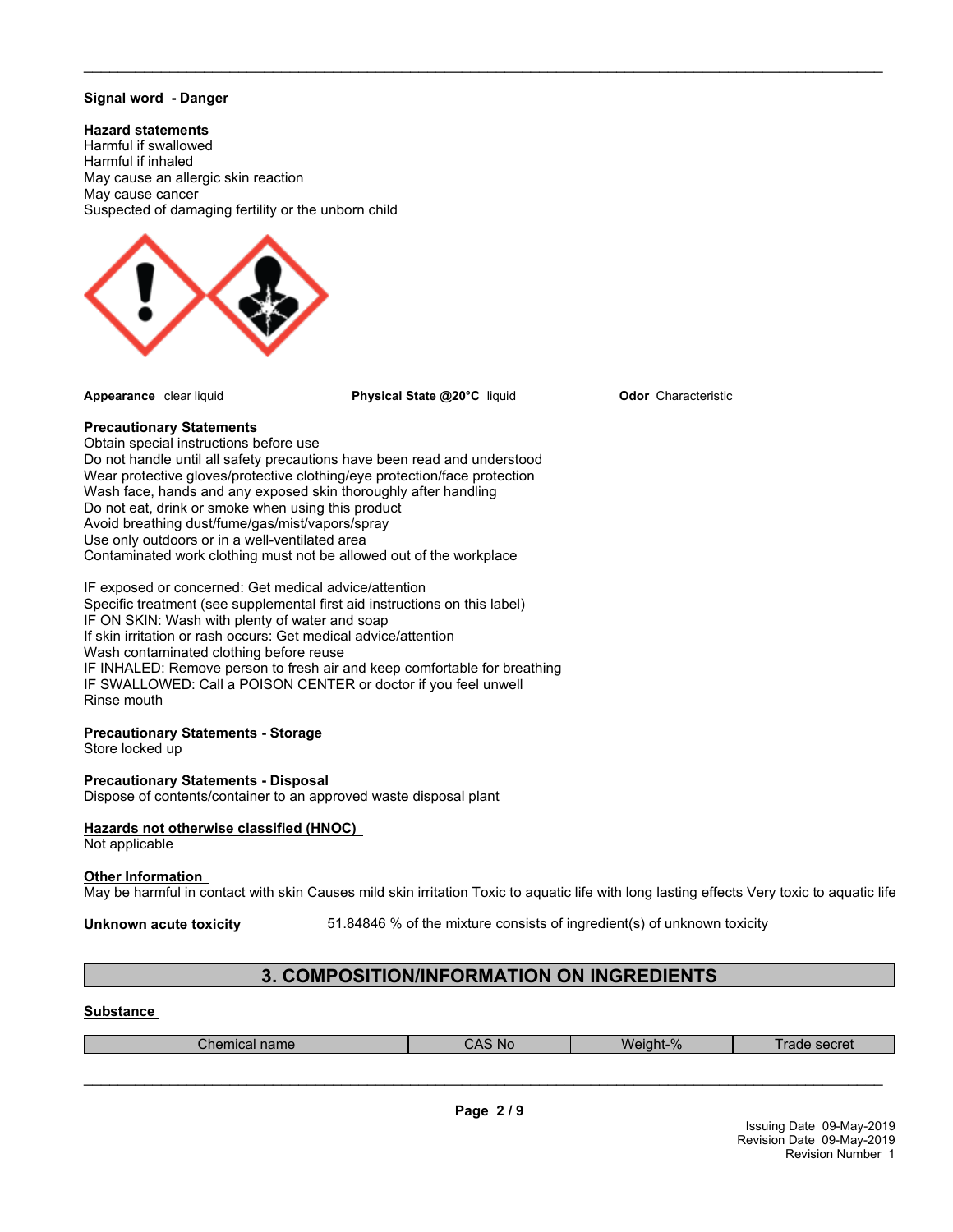| ALLYL CYCLO HEXYL PROPIONATE | 2705-87-5  | $1 - 10$ | $\star$ |
|------------------------------|------------|----------|---------|
| <b>VERDOX</b>                | 88-41-5    | $1 - 10$ | $\star$ |
| <b>ALLYL HEPTOATE</b>        | 142-19-8   | $1 - 10$ | $\star$ |
| <b>HEXYL CINNAMAL</b>        | 101-86-0   | $1 - 10$ | $\star$ |
| <b>GALAXOLIDE 50 BB</b>      | 1222-05-5  | $1 - 10$ | $\star$ |
| <b>HEDIONE</b>               | 24851-98-7 | $1 - 10$ | $\star$ |
| <b>BENZYL SALICYLATE</b>     | 118-58-1   | $1 - 10$ | $\star$ |
| ETHYLENE BRASSYLATE          | 105-95-3   | $1 - 10$ | $\star$ |
| ALDEHYDE C-14                | 104-67-6   | $1 - 10$ | $\star$ |
| <b>ORANGE OIL</b>            | 8008-57-9  | $1 - 10$ | $\star$ |
| <b>CITRAL</b>                | 5392-40-5  | $1 - 10$ | $\star$ |
| <b>FLORALOZONE</b>           | 67634-14-4 | $1 - 10$ | $\star$ |
| <b>CYCLAMEN ALDEHYDE</b>     | 103-95-7   | $1 - 10$ | $\star$ |
| <b>SCENTENAL</b>             | 86803-90-9 | $1 - 10$ | $\star$ |
| <b>LINALOOL</b>              | 78-70-6    | $1 - 10$ | $\star$ |
| <b>METHYL CEDRYL KETONE</b>  | 32388-55-9 | $<$ 1    | $\star$ |
| ALDEHYDE C-16                | 77-83-8    | $<$ 1    | $\star$ |
| <b>BENZYL BENZOATE</b>       | 120-51-4   | $<$ 1    | $\star$ |
| STYRALLYL ACETATE            | 93-92-5    | $<$ 1    | $\star$ |
| <b>TRIPLAL</b>               | 68039-49-6 | $<$ 1    | $\star$ |
| <b>HELIONAL</b>              | 1205-17-0  | $<$ 1    | $\star$ |
| <b>GERANYL ACETATE</b>       | 105-87-3   | $<$ 1    | $\star$ |
| PENRECO 2251 OIL             | 64742-14-9 | $<$ 1    | $\star$ |
| ALDEHYDE C-12                | 110-41-8   | $<$ 1    | $\star$ |

 $\_$  ,  $\_$  ,  $\_$  ,  $\_$  ,  $\_$  ,  $\_$  ,  $\_$  ,  $\_$  ,  $\_$  ,  $\_$  ,  $\_$  ,  $\_$  ,  $\_$  ,  $\_$  ,  $\_$  ,  $\_$  ,  $\_$  ,  $\_$  ,  $\_$  ,  $\_$  ,  $\_$  ,  $\_$  ,  $\_$  ,  $\_$  ,  $\_$  ,  $\_$  ,  $\_$  ,  $\_$  ,  $\_$  ,  $\_$  ,  $\_$  ,  $\_$  ,  $\_$  ,  $\_$  ,  $\_$  ,  $\_$  ,  $\_$  ,

\*The exact percentage (concentration) of composition has been withheld as a trade secret.

# **4. FIRST AID MEASURES**

| <b>Description of first aid measures</b>                    |                                                                                                                         |
|-------------------------------------------------------------|-------------------------------------------------------------------------------------------------------------------------|
| <b>Inhalation</b>                                           | Remove to fresh air.                                                                                                    |
| Eye contact                                                 | Rinse thoroughly with plenty of water for at least 15 minutes, lifting lower and upper eyelids.<br>Consult a physician. |
| <b>Skin contact</b>                                         | Wash skin with soap and water.                                                                                          |
| Ingestion                                                   | Clean mouth with water and drink afterwards plenty of water.                                                            |
| Most important symptoms and effects, both acute and delayed |                                                                                                                         |
| <b>Symptoms</b>                                             | No information available.                                                                                               |
|                                                             | Indication of any immediate medical attention and special treatment needed                                              |
| Note to physicians                                          | Treat symptomatically.                                                                                                  |
|                                                             |                                                                                                                         |
|                                                             | <b>5. FIRE-FIGHTING MEASURES</b>                                                                                        |
| <b>Suitable Extinguishing Media</b>                         | Use extinguishing measures that are appropriate to local circumstances and the<br>surrounding environment.              |
| Unsuitable extinguishing media                              | CAUTION: Use of water spray when fighting fire may be inefficient.                                                      |
|                                                             |                                                                                                                         |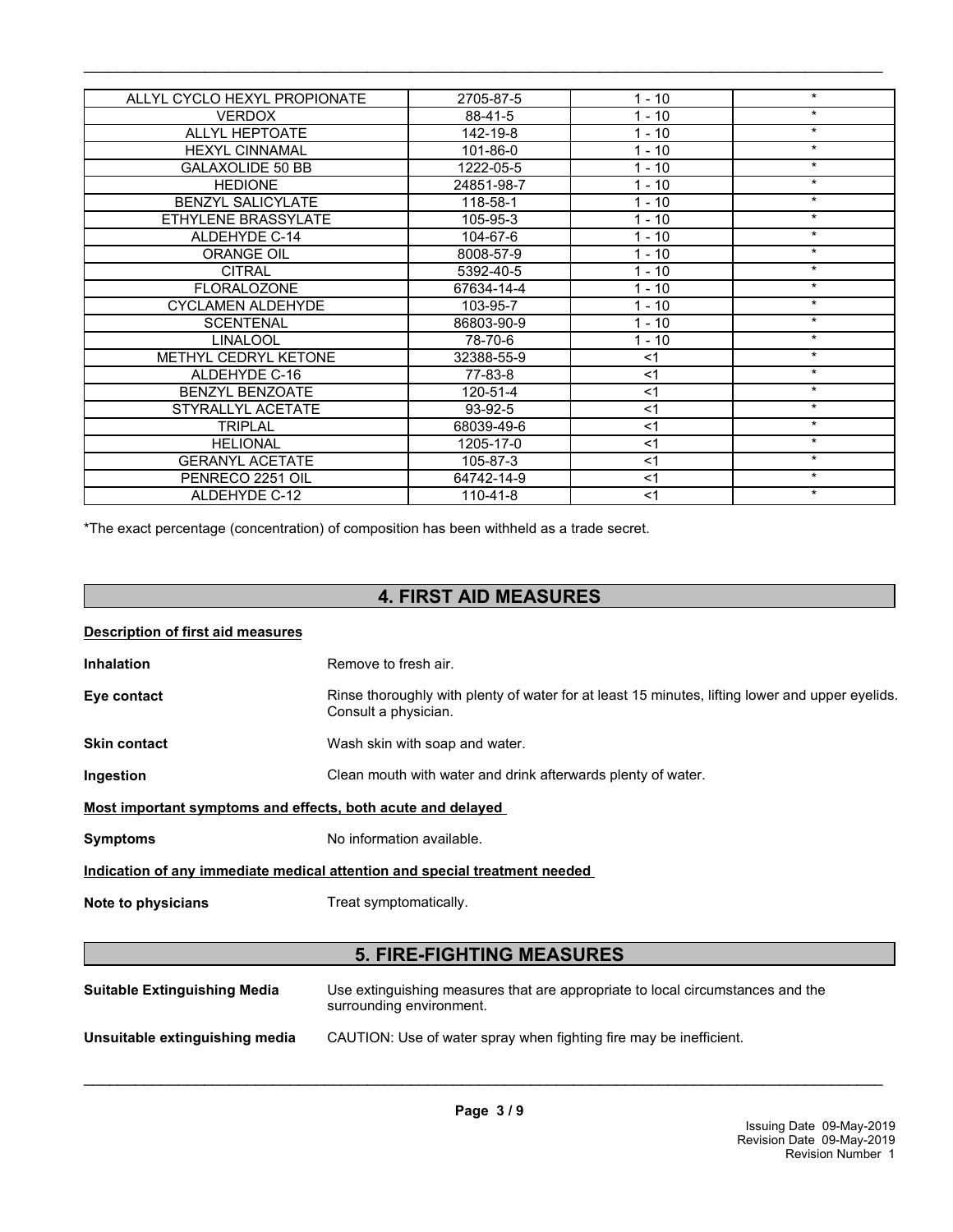**Specific hazards arising from the chemical** No information available.

| <b>Explosion data</b>                         |       |  |
|-----------------------------------------------|-------|--|
| <b>Sensitivity to Mechanical Impact None.</b> |       |  |
| <b>Sensitivity to Static Discharge</b>        | None. |  |

**Special protective equipment for fire-fighters**

Firefighters should wear self-contained breathing apparatus and full firefighting turnout gear. Use personal protection equipment.

# **6. ACCIDENTAL RELEASE MEASURES**

 $\_$  ,  $\_$  ,  $\_$  ,  $\_$  ,  $\_$  ,  $\_$  ,  $\_$  ,  $\_$  ,  $\_$  ,  $\_$  ,  $\_$  ,  $\_$  ,  $\_$  ,  $\_$  ,  $\_$  ,  $\_$  ,  $\_$  ,  $\_$  ,  $\_$  ,  $\_$  ,  $\_$  ,  $\_$  ,  $\_$  ,  $\_$  ,  $\_$  ,  $\_$  ,  $\_$  ,  $\_$  ,  $\_$  ,  $\_$  ,  $\_$  ,  $\_$  ,  $\_$  ,  $\_$  ,  $\_$  ,  $\_$  ,  $\_$  ,

|                                                      | <b>Personal precautions, protective equipment and emergency procedures</b>           |
|------------------------------------------------------|--------------------------------------------------------------------------------------|
| <b>Personal precautions</b>                          | Ensure adequate ventilation.                                                         |
| <b>Environmental precautions</b>                     |                                                                                      |
| <b>Environmental precautions</b>                     | See Section 12 for additional Ecological Information.                                |
| Methods and material for containment and cleaning up |                                                                                      |
| <b>Methods for containment</b>                       | Prevent further leakage or spillage if safe to do so.                                |
| Methods for cleaning up                              | Pick up and transfer to properly labeled containers.                                 |
| <b>Prevention of secondary hazards</b>               | Clean contaminated objects and areas thoroughly observing environmental regulations. |

# **7. HANDLING AND STORAGE**

| <b>Precautions for safe handling</b>                                                                  |                                                                        |
|-------------------------------------------------------------------------------------------------------|------------------------------------------------------------------------|
| Advice on safe handling                                                                               | Handle in accordance with good industrial hygiene and safety practice. |
| Conditions for safe storage, including any incompatibilities                                          |                                                                        |
| Keep containers tightly closed in a dry, cool and well-ventilated place.<br><b>Storage Conditions</b> |                                                                        |

# **8. EXPOSURE CONTROLS/PERSONAL PROTECTION**

**Control parameters** 

**Exposure Limits** The following ingredients are the only ingredients of the product above the cut-off level (or level that contributes to the hazard classification of the mixture) which have an exposure limit applicable in the region for which this safety data sheet is intended or other recommended limit. At this time, the other relevant constituents have no known exposure limits from the sources listed here.

| Chemical name       | <b>ACGIH TLV</b>                           | <b>OSHA PEL</b> | NIOSH IDLH               |
|---------------------|--------------------------------------------|-----------------|--------------------------|
| CITRAL<br>5392-40-5 | TWA: 5 ppm inhalable fraction<br>and vapor |                 | $\overline{\phantom{0}}$ |
|                     | r*                                         |                 |                          |

## **Appropriate engineering controls**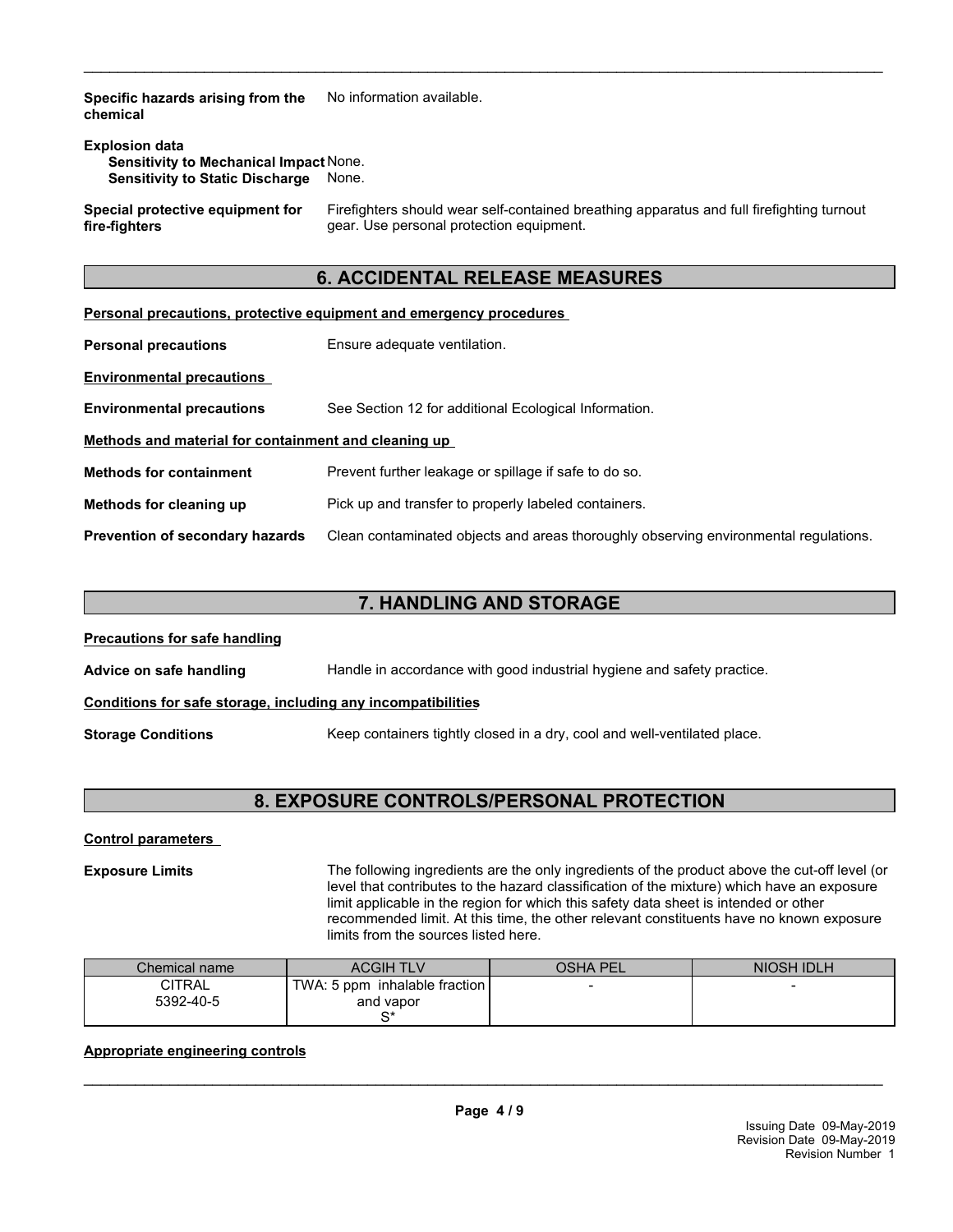| <b>Engineering controls</b>           | <b>Showers</b><br>Eyewash stations<br>Ventilation systems.                                                                                                                  |
|---------------------------------------|-----------------------------------------------------------------------------------------------------------------------------------------------------------------------------|
|                                       | Individual protection measures, such as personal protective equipment                                                                                                       |
| Eye/face protection                   | No special protective equipment required.                                                                                                                                   |
| Skin and body protection              | No special protective equipment required.                                                                                                                                   |
| <b>Respiratory protection</b>         | No protective equipment is needed under normal use conditions. If exposure limits are<br>exceeded or irritation is experienced, ventilation and evacuation may be required. |
| <b>General hygiene considerations</b> | Handle in accordance with good industrial hygiene and safety practice.                                                                                                      |
|                                       |                                                                                                                                                                             |

 $\_$  ,  $\_$  ,  $\_$  ,  $\_$  ,  $\_$  ,  $\_$  ,  $\_$  ,  $\_$  ,  $\_$  ,  $\_$  ,  $\_$  ,  $\_$  ,  $\_$  ,  $\_$  ,  $\_$  ,  $\_$  ,  $\_$  ,  $\_$  ,  $\_$  ,  $\_$  ,  $\_$  ,  $\_$  ,  $\_$  ,  $\_$  ,  $\_$  ,  $\_$  ,  $\_$  ,  $\_$  ,  $\_$  ,  $\_$  ,  $\_$  ,  $\_$  ,  $\_$  ,  $\_$  ,  $\_$  ,  $\_$  ,  $\_$  ,

# **9. PHYSICAL AND CHEMICAL PROPERTIES**

### **Information on basic physical and chemical properties**

**Physical State @20°C** liquid **Appearance**<br> **Appearance**<br> **Characteris**<br> **Characteris Odor** Characteristic Color Characteristic Color **Specific gravity Refractive Index** 1.4627-1.4827

| <b>Property</b><br>рH<br>Melting point / freezing point<br>Boiling point / boiling range<br><b>Flash point</b><br><b>Evaporation rate</b><br><b>Flammability (solid, gas)</b><br><b>Flammability Limit in Air</b><br><b>Upper flammability limit:</b><br>Lower flammability limit: | Values<br>No data available<br>No data available<br>> 35 °C / 95 °F<br>94 °C / 202 °F<br>No data available<br>No data available<br>No data available<br>No data available |
|------------------------------------------------------------------------------------------------------------------------------------------------------------------------------------------------------------------------------------------------------------------------------------|---------------------------------------------------------------------------------------------------------------------------------------------------------------------------|
| Vapor pressure                                                                                                                                                                                                                                                                     | No data available                                                                                                                                                         |
| Vapor density                                                                                                                                                                                                                                                                      | No data available                                                                                                                                                         |
| <b>Relative density</b>                                                                                                                                                                                                                                                            | No data available                                                                                                                                                         |
| <b>Water solubility</b>                                                                                                                                                                                                                                                            | No data available                                                                                                                                                         |
| Solubility in other solvents                                                                                                                                                                                                                                                       | No data available                                                                                                                                                         |
| <b>Partition coefficient</b>                                                                                                                                                                                                                                                       | No data available                                                                                                                                                         |
| <b>Autoignition temperature</b>                                                                                                                                                                                                                                                    | No data available                                                                                                                                                         |
| <b>Decomposition temperature</b>                                                                                                                                                                                                                                                   | No data available                                                                                                                                                         |
| <b>Kinematic viscosity</b>                                                                                                                                                                                                                                                         | No data available                                                                                                                                                         |
| <b>Dynamic viscosity</b>                                                                                                                                                                                                                                                           | No data available                                                                                                                                                         |
| <b>Explosive properties</b>                                                                                                                                                                                                                                                        | No information av                                                                                                                                                         |
|                                                                                                                                                                                                                                                                                    |                                                                                                                                                                           |

**Color**<br> **Color threshold**<br> **Color threshold**<br> **Color Allow**<br> **Color Allow**<br> **Color Allow**<br> **Color Allow**<br> **Color threshold**<br> **Color Allow**<br> **Color threshold**<br> **Color Allow**<br> **Color Allow**<br> **Color Allow**<br> **Color threshold** No information available<br>0.9358-0.9558

# **Boiling point / boiling range** > 35 °C / 95 °F

tion available **Oxidizing properties**<br> **Softening point**<br> **No information available**<br>
No information available **No information available Molecular weight** No information available ailable<br>ailable ailable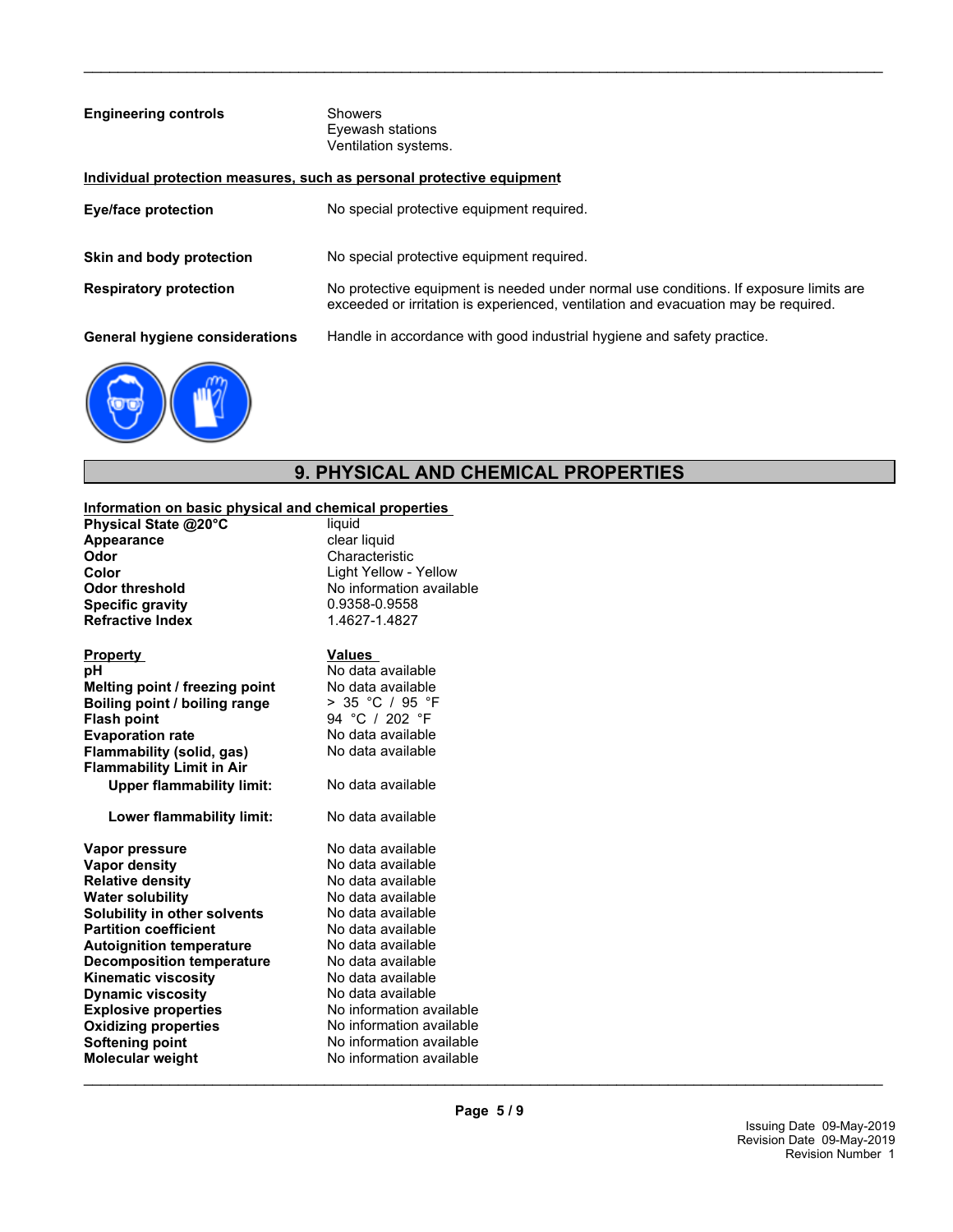**VOC Content (%)** No information available<br> **Density VALUE** No information available **Density VALUE**<br> **Bulk density**<br> **Bulk density**<br> **CO No** information available **No information available** 

# **10. STABILITY AND REACTIVITY**

 $\_$  ,  $\_$  ,  $\_$  ,  $\_$  ,  $\_$  ,  $\_$  ,  $\_$  ,  $\_$  ,  $\_$  ,  $\_$  ,  $\_$  ,  $\_$  ,  $\_$  ,  $\_$  ,  $\_$  ,  $\_$  ,  $\_$  ,  $\_$  ,  $\_$  ,  $\_$  ,  $\_$  ,  $\_$  ,  $\_$  ,  $\_$  ,  $\_$  ,  $\_$  ,  $\_$  ,  $\_$  ,  $\_$  ,  $\_$  ,  $\_$  ,  $\_$  ,  $\_$  ,  $\_$  ,  $\_$  ,  $\_$  ,  $\_$  ,

| <b>Reactivity</b>                                                | No information available.                 |
|------------------------------------------------------------------|-------------------------------------------|
| <b>Chemical stability</b>                                        | Stable under normal conditions.           |
| Possibility of hazardous reactions None under normal processing. |                                           |
| <b>Conditions to avoid</b>                                       | None known based on information supplied. |
| Incompatible materials                                           | None known based on information supplied. |
|                                                                  |                                           |

**Hazardous decomposition products** None known based on information supplied.

# **11. TOXICOLOGICAL INFORMATION**

### **Information on likely routes of exposure**

| <b>Product Information</b>            |                                                                                            |
|---------------------------------------|--------------------------------------------------------------------------------------------|
| <b>Inhalation</b>                     | Specific test data for the substance or mixture is not available.                          |
| Eye contact                           | Specific test data for the substance or mixture is not available.                          |
| <b>Skin contact</b>                   | Specific test data for the substance or mixture is not available.                          |
| Ingestion                             | Specific test data for the substance or mixture is not available.                          |
| Information on toxicological effects  |                                                                                            |
| <b>Symptoms</b>                       | No information available.                                                                  |
| <b>Numerical measures of toxicity</b> |                                                                                            |
| <b>Acute toxicity</b>                 | Specific test data for the substance or mixture are not available.                         |
|                                       |                                                                                            |
|                                       | Delayed and immediate effects as well as chronic effects from short and long-term exposure |
| <b>Skin corrosion/irritation</b>      | No information available.                                                                  |
| Serious eye damage/eye irritation     | No information available.                                                                  |
| Respiratory or skin sensitization     | No information available.                                                                  |
| Germ cell mutagenicity                | No information available.                                                                  |
| Carcinogenicity                       | No information available.                                                                  |
| <b>Reproductive toxicity</b>          | No information available.                                                                  |
| <b>STOT - single exposure</b>         | No information available.                                                                  |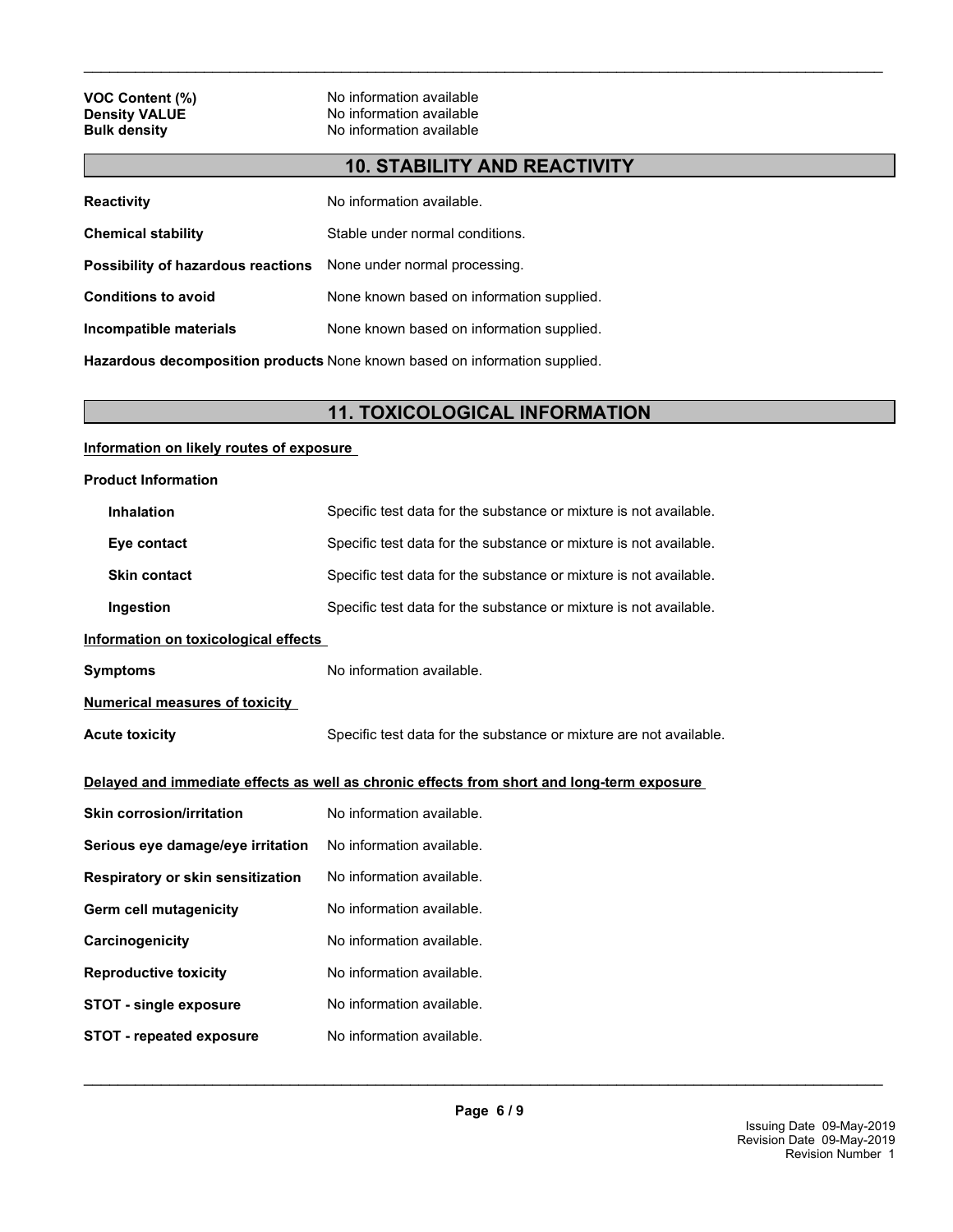**Aspiration hazard** No information available.

# **12. ECOLOGICAL INFORMATION**

 $\_$  ,  $\_$  ,  $\_$  ,  $\_$  ,  $\_$  ,  $\_$  ,  $\_$  ,  $\_$  ,  $\_$  ,  $\_$  ,  $\_$  ,  $\_$  ,  $\_$  ,  $\_$  ,  $\_$  ,  $\_$  ,  $\_$  ,  $\_$  ,  $\_$  ,  $\_$  ,  $\_$  ,  $\_$  ,  $\_$  ,  $\_$  ,  $\_$  ,  $\_$  ,  $\_$  ,  $\_$  ,  $\_$  ,  $\_$  ,  $\_$  ,  $\_$  ,  $\_$  ,  $\_$  ,  $\_$  ,  $\_$  ,  $\_$  ,

| <b>Ecotoxicity</b>                                      | The environmental impact of this product has not been fully investigated. |
|---------------------------------------------------------|---------------------------------------------------------------------------|
| Persistence and degradability<br><b>Bioaccumulation</b> | No information available.<br>There is no data for this product.           |
| Other adverse effects                                   | No information available.                                                 |

# **13. DISPOSAL CONSIDERATIONS**

| Waste treatment methods                |                                                                                                                    |
|----------------------------------------|--------------------------------------------------------------------------------------------------------------------|
| Waste from residues/unused<br>products | Dispose of in accordance with local regulations. Dispose of waste in accordance with<br>environmental legislation. |
| Contaminated packaging                 | Do not reuse empty containers.                                                                                     |

# **14. TRANSPORT INFORMATION**

**DOT** Not regulated

| <b>IATA</b>                                                                                                                                                   | UN3082                                                                                      |
|---------------------------------------------------------------------------------------------------------------------------------------------------------------|---------------------------------------------------------------------------------------------|
| UN/ID no                                                                                                                                                      | ENVIRONMENTALLY HAZARDOUS SUBSTANCE, LIQUID, N.O.S.                                         |
| <b>Proper Shipping Name</b>                                                                                                                                   | 9                                                                                           |
| <b>Hazard Class</b>                                                                                                                                           | III                                                                                         |
| Packing group                                                                                                                                                 | 9L                                                                                          |
| <b>ERG Code</b>                                                                                                                                               | UN3082, Environmentally hazardous substance, liquid, n.o.s. (ALLYL CYCLO HEXYL              |
| <b>Description</b>                                                                                                                                            | PROPIONATE, VERDOX), 9, III                                                                 |
| <b>IMDG</b>                                                                                                                                                   | <b>UN3082</b>                                                                               |
| UN/ID no                                                                                                                                                      | ENVIRONMENTALLY HAZARDOUS SUBSTANCE, LIQUID, N.O.S.                                         |
| <b>Proper Shipping Name</b>                                                                                                                                   | 9                                                                                           |
| <b>Hazard Class</b>                                                                                                                                           | III                                                                                         |
| Packing group                                                                                                                                                 | $F-A. S-F$                                                                                  |
| EmS No.                                                                                                                                                       | 274, 335                                                                                    |
| <b>Special Provisions</b>                                                                                                                                     | UN3082, Environmentally hazardous substance, liquid, n.o.s. (ALLYL CYCLO HEXYL              |
| <b>Description</b>                                                                                                                                            | PROPIONATE, VERDOX), 9, III                                                                 |
| <b>ADR</b><br>UN/ID no<br><b>Proper Shipping Name</b><br><b>Hazard Class</b><br>Packing group<br><b>Classification code</b><br><b>Tunnel restriction code</b> | <b>UN3082</b><br>ENVIRONMENTALLY HAZARDOUS SUBSTANCE, LIQUID, N.O.S.<br>9<br>III<br>M6<br>E |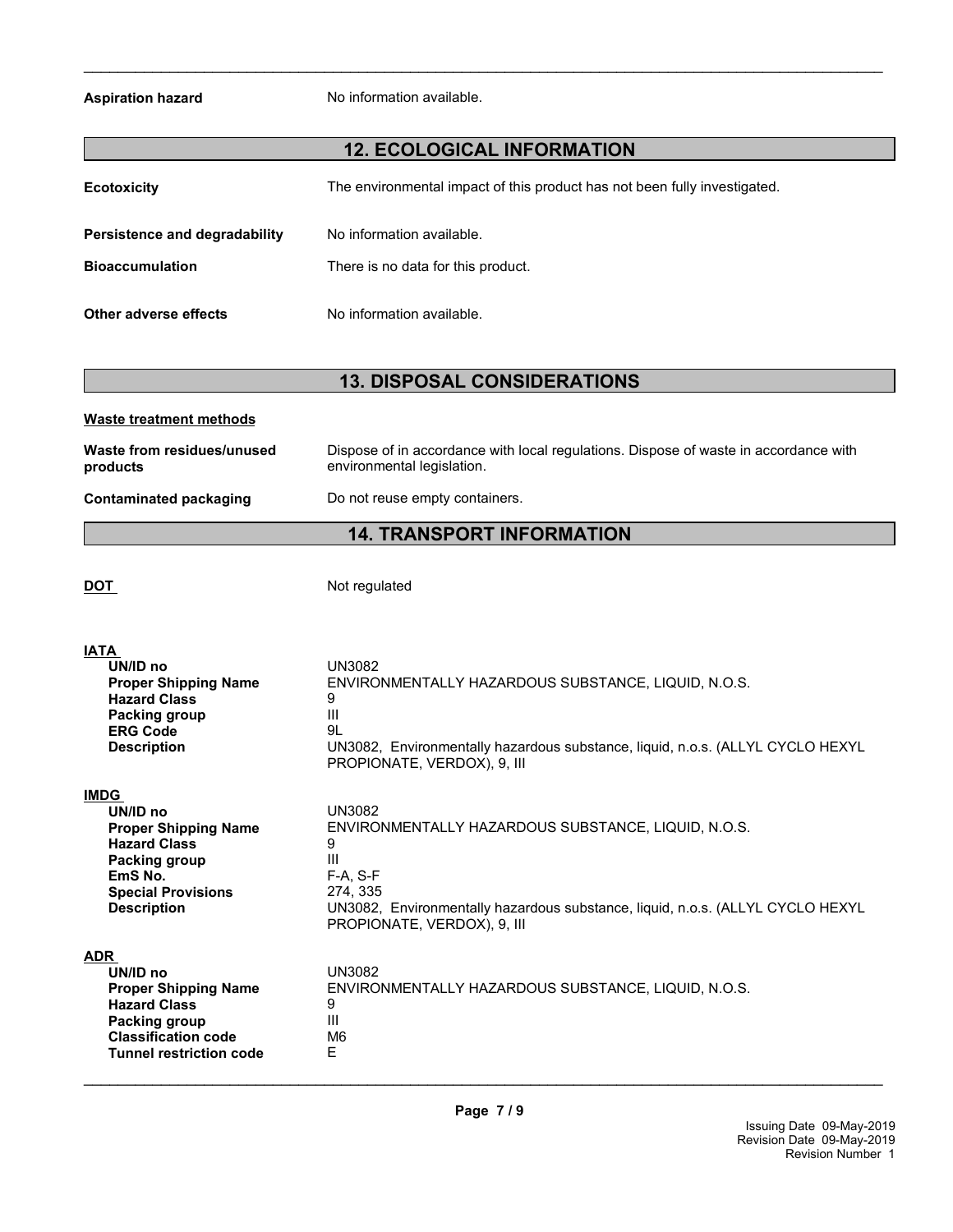

 $\_$  ,  $\_$  ,  $\_$  ,  $\_$  ,  $\_$  ,  $\_$  ,  $\_$  ,  $\_$  ,  $\_$  ,  $\_$  ,  $\_$  ,  $\_$  ,  $\_$  ,  $\_$  ,  $\_$  ,  $\_$  ,  $\_$  ,  $\_$  ,  $\_$  ,  $\_$  ,  $\_$  ,  $\_$  ,  $\_$  ,  $\_$  ,  $\_$  ,  $\_$  ,  $\_$  ,  $\_$  ,  $\_$  ,  $\_$  ,  $\_$  ,  $\_$  ,  $\_$  ,  $\_$  ,  $\_$  ,  $\_$  ,  $\_$  ,

# **15. REGULATORY INFORMATION**

| <b>International Inventories</b> |                   |
|----------------------------------|-------------------|
| <b>TSCA</b>                      | No data available |
| <b>DSL/NDSL</b>                  | Complies          |
| <b>EINECS/ELINCS</b>             | Complies          |
| <b>ENCS</b>                      | No data available |
| <b>IECSC</b>                     | Complies          |
| <b>KECL</b>                      | No data available |
| <b>PICCS</b>                     | Complies          |
| <b>NZIoC</b>                     | No data available |
| <b>AICS</b>                      | Complies          |
| <b>TCSI</b>                      | Complies          |

**Legend:**

**TSCA** - United States Toxic Substances Control Act Section 8(b) Inventory

**DSL/NDSL** - Canadian Domestic Substances List/Non-Domestic Substances List

**EINECS/ELINCS** - European Inventory of Existing Chemical Substances/European List of Notified Chemical Substances

**ENCS** - Japan Existing and New Chemical Substances

**IECSC** - China Inventory of Existing Chemical Substances

**KECL** - Korean Existing and Evaluated Chemical Substances

**PICCS** - Philippines Inventory of Chemicals and Chemical Substances

**NZIoC** - New Zealand Inventory of Chemicals

**AICS** - Australian Inventory of Chemical Substances

**TCSI** - Taiwan Chemical Substance Inventory

### **US Federal Regulations**

### **SARA 313**

Section 313 of Title III of the Superfund Amendments and Reauthorization Act of 1986 (SARA). This product does not contain any chemicals which are subject to the reporting requirements of the Act and Title 40 of the Code of Federal Regulations, Part 372.

| SARA 311/312 Hazard Categories    |     |
|-----------------------------------|-----|
| Acute health hazard               | Yes |
| <b>Chronic Health Hazard</b>      | Yes |
| Fire hazard                       | No. |
| Sudden release of pressure hazard | No  |
| <b>Reactive Hazard</b>            | Nο  |

### **CWA (Clean Water Act)**

This product does not contain any substances regulated as pollutants pursuant to the Clean Water Act (40 CFR 122.21 and 40 CFR 122.42).

### **CERCLA**

This material, as supplied, does not contain any substances regulated as hazardous substances under the Comprehensive